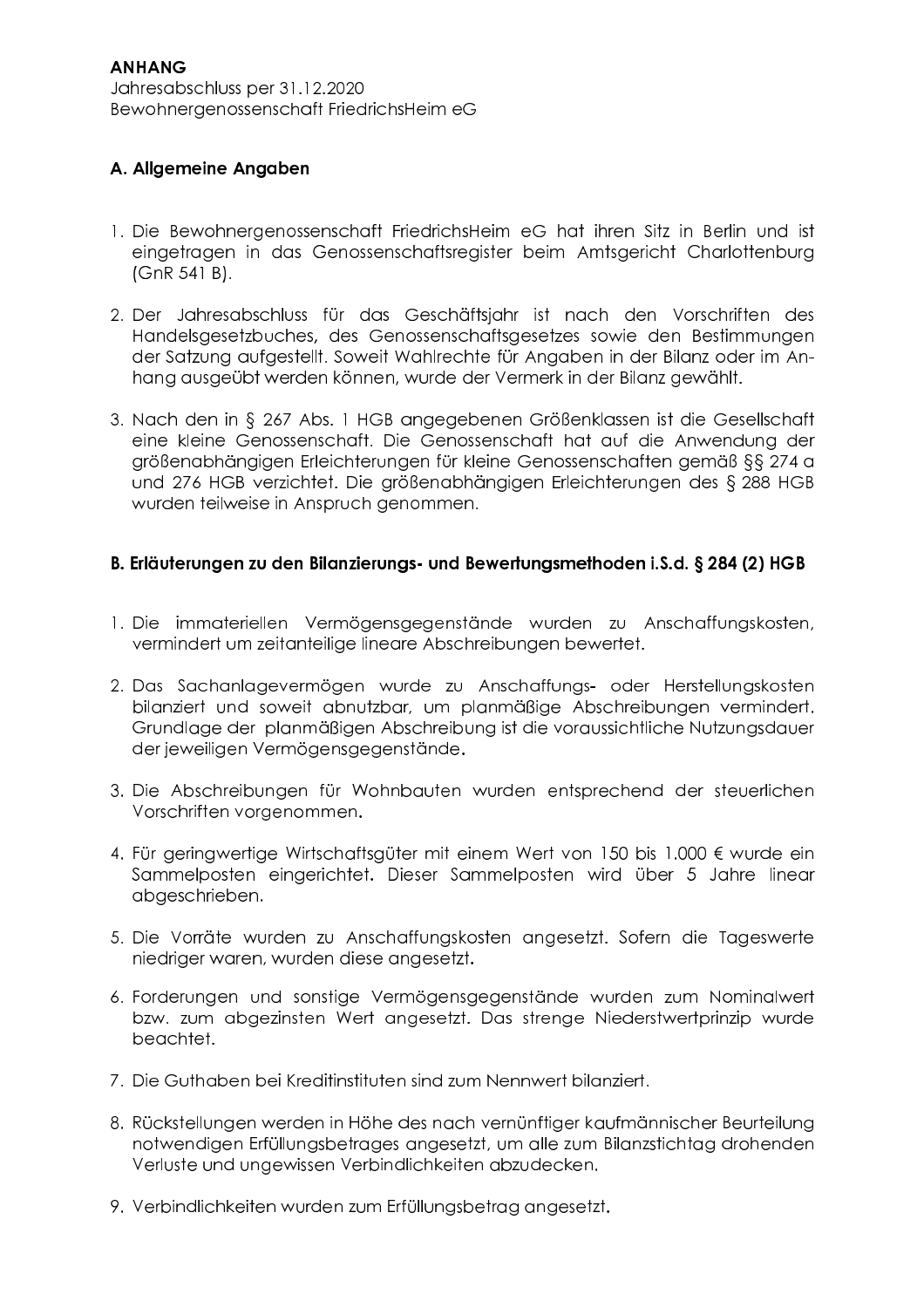#### C. Erläuterungen zur Bilanz und Gewinn- und Verlustrechnung

#### I. Bilanz

- 1. Die Aufgliederung und Entwicklung der Anlageposten ist in der Übersicht "Entwicklung des Anlagevermögens" gesondert dargestellt; ebenso die Abschreibungen des Geschäftsjahres.
- 2. Unter den unfertigen Leistungen werden die Betriebs- und Heizkosten ausgewiesen, die am Bilanzstichtag noch nicht abgerechnet waren. Zu erwartende Leerstandsverluste aus nicht umlegbaren BK/HK wurden in Form eines angemessenen Abschlages berücksichtigt.
- 3. Bei den sonstigen Vermögensgegenständen handelt es sich im Wesentlichen um Steuerforderungen gegenüber dem Finanzamt. Bei den Forderungen des Umlaufvermögens wird eine Restlaufzeit unter einem Jahr erwartet.
- 4. Der Sonderposten für Investitionszuschüsse zum Anlagevermögen umfasst die erhaltenen Baukostenzuschüsse der Investitionsbank Berlin für die Sanierung der Objekte Proskauer Straße 18, Rudolfstraße 13, Seumestraße 30, Koppenstraße 26 und Pintschstr. 21-23/Straßmannstr. 15. Im Geschäftsjahr sind 58 T€ ertragswirksam ausgebucht worden.
- 5. Die Rückstellungen betreffen vor allem den Personalbereich, unterlassene Bauinstandhaltungen, Aufwendungen zur Aufstellung und Prüfung des **Jahresabschlusses** sowie Rückstellungen für die Aufbewahruna von Geschäftsunterlagen.
- 6. Die Verbindlichkeiten aus Lieferungen und Leistungen beinhalten im wesentlichen Sicherheitseinbehalte aus Bauund Instandsetzungsmaßnahmen. Die i Verbindlichkeiten haben eine Restlaufzeit bis zu einem Jahr. Die Aufgliederung und die Restlaufzeiten sind aus dem Verbindlichkeitenspiegel ersichtlich.

#### II. Gewinn- und Verlustrechnung

- **Die** sonstigen betrieblichen Erträge enthalten insbesondere die.  $1.$ Aufwendungszuschüsse der IBB zur Finanzierung der Bewirtschaftungskosten, die Auflösung des Sonderpostens für Investitionszuschüsse sowie Erträge aus der Auflösung von Rückstellungen.
- Voriahr wurden die Aufwendungen für die  $2.$  $Im$ Vergleich zum Hausbewirtschaftung insbesondere durch niedrigere Instandhaltungskosten beeinflusst.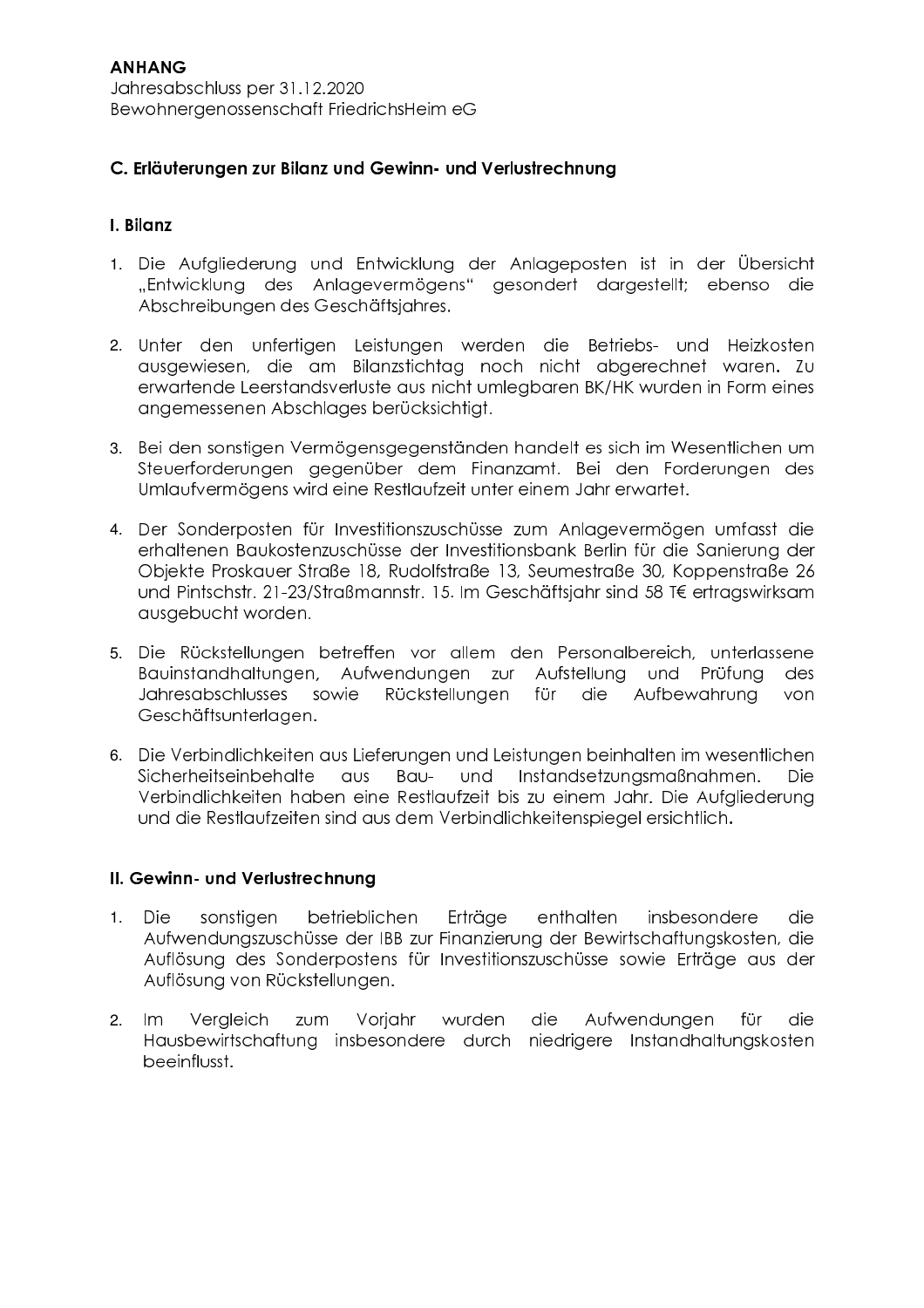#### III. Vorgänge von besonderer Bedeutung, die erst nach dem Abschlussstichtag eingetreten sind

Corona bedingt wird die Mitgliederversammlung die Gewinnverwendung über das Geschäftsjahr 2019 voraussichtlich erst im 2. Halbjahr 2021 beschließen.

Der Bilanzgewinn 2019 in Höhe von 501.893,43 € wird daher als "Unverteilter Bilanzgewinn des Vorjahres" ausgewiesen. Zur Deckung der in den nächsten Jahren vorgesehenen Bau- und Instandsetzungsmaßnahmen wird der Mitgliederversammlung folgende Verwendung vorgeschlagen: Einstellung in die andere Ergebnisrücklage: 470.000.00 € Gewinnvortrag auf das neue Geschäftsjahr: 31.893,43 €.

#### D. Sonstige Angaben

- 1. Es haben im Geschäftsjahr keine Haftungsverhältnisse bestanden.
- 2. Es bestehen finanzielle Verpflichtungen aus Mietverträgen bis zu einem Jahr über 35 T€ sowie von einem bis zu fünf Jahren über 36 T€.
- 3. Die Genossenschaft besitzt keine Kapitalanteile an anderen Unternehmen.
- 4. Die Genossenschaft beschäftigt im Bereich der Baudurchführung und Hausverwaltung zum Jahresende 1 Haushandwerker/-meister, 1 technischen und 4 kaufmännische Angestellte (davon 3 auf Teilzeitbasis) sowie 6 Aushilfskräfte auf Teilzeitbasis (Hausbesorger und -reinigung).
- 5. Mitgliederbewegung

| Mitgliederbestand am 31.12.2020                               | 797           |
|---------------------------------------------------------------|---------------|
| Abgänge 2020 durch Kündigung, Tod, Ausschluss und Übertragung | $\mathbf{11}$ |
| Zugänge 2020 durch Neuaufnahmen und Übertragungen             | 37.           |
| Mitgliederbestand am 31.12.2019                               | 699           |

Die Geschäftsguthaben der verbleibenden Mitglieder haben sich im Geschäftsjahr erhöht um 10.225.78 €

Eine über das Geschäftsguthaben hinausgehende Haftung oder eine Nachschusspflicht der Mitglieder ist durch die Satzung ausgeschlossen.

6. Name und Anschrift des zuständigen Prüfungsverbandes

Verband Berlin-Brandenburgischer Wohnungsunternehmen e.V. (BBU) Lentzeallee 107, 14195 Berlin